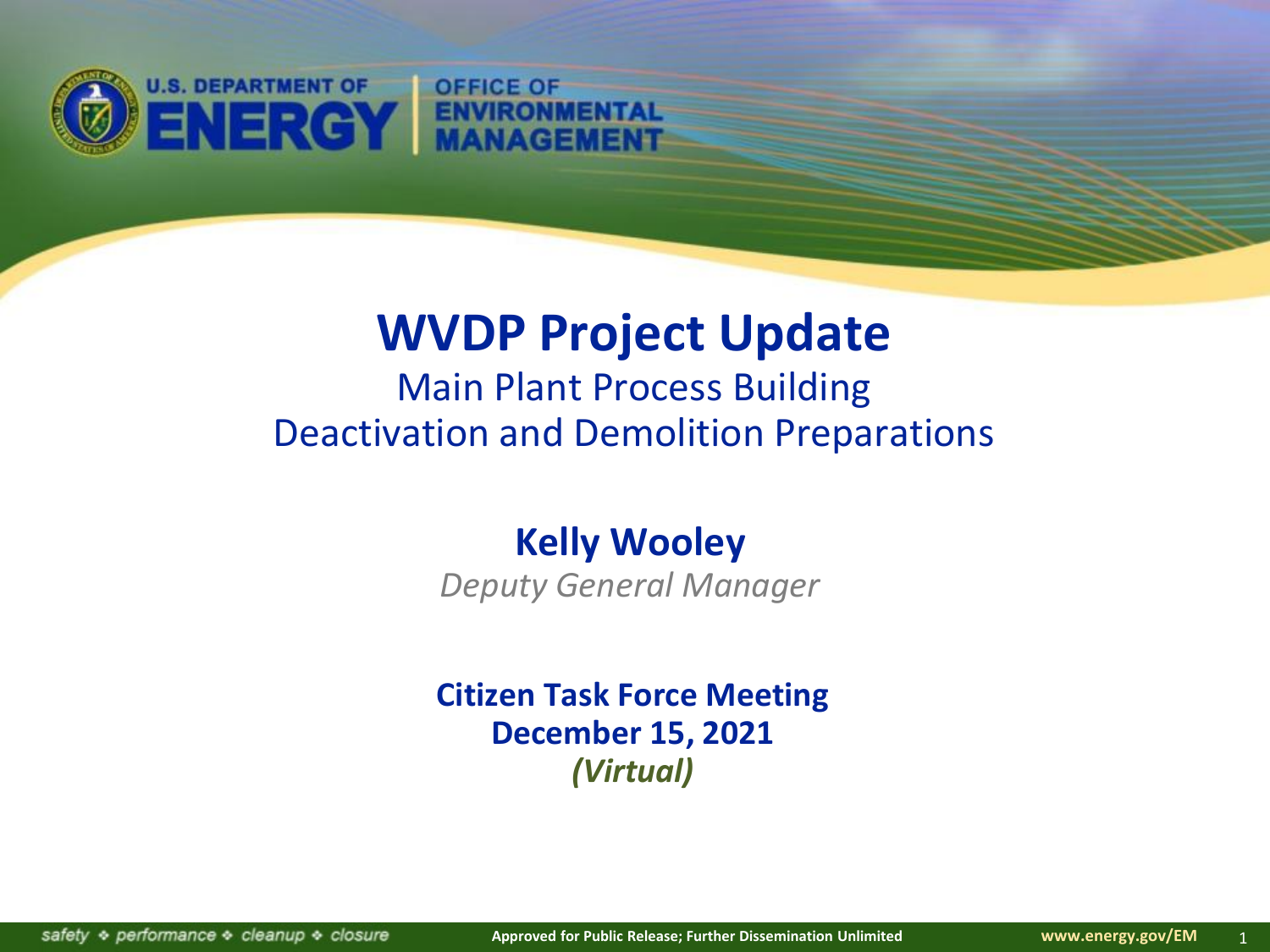

## **Safety**

| <b>Metric</b>                                        | <b>November 2021</b><br>12-Month<br><b>Rolling Average</b> |
|------------------------------------------------------|------------------------------------------------------------|
| <b>Total Recordable Cases (TRC)</b>                  | 1.06                                                       |
| Days Away Restricted or<br><b>Transferred (DART)</b> | 0.35                                                       |
| Last Lost Time Case Recordable                       | May 1, 2021                                                |
| Last Recordable Injury                               | August 27, 2021                                            |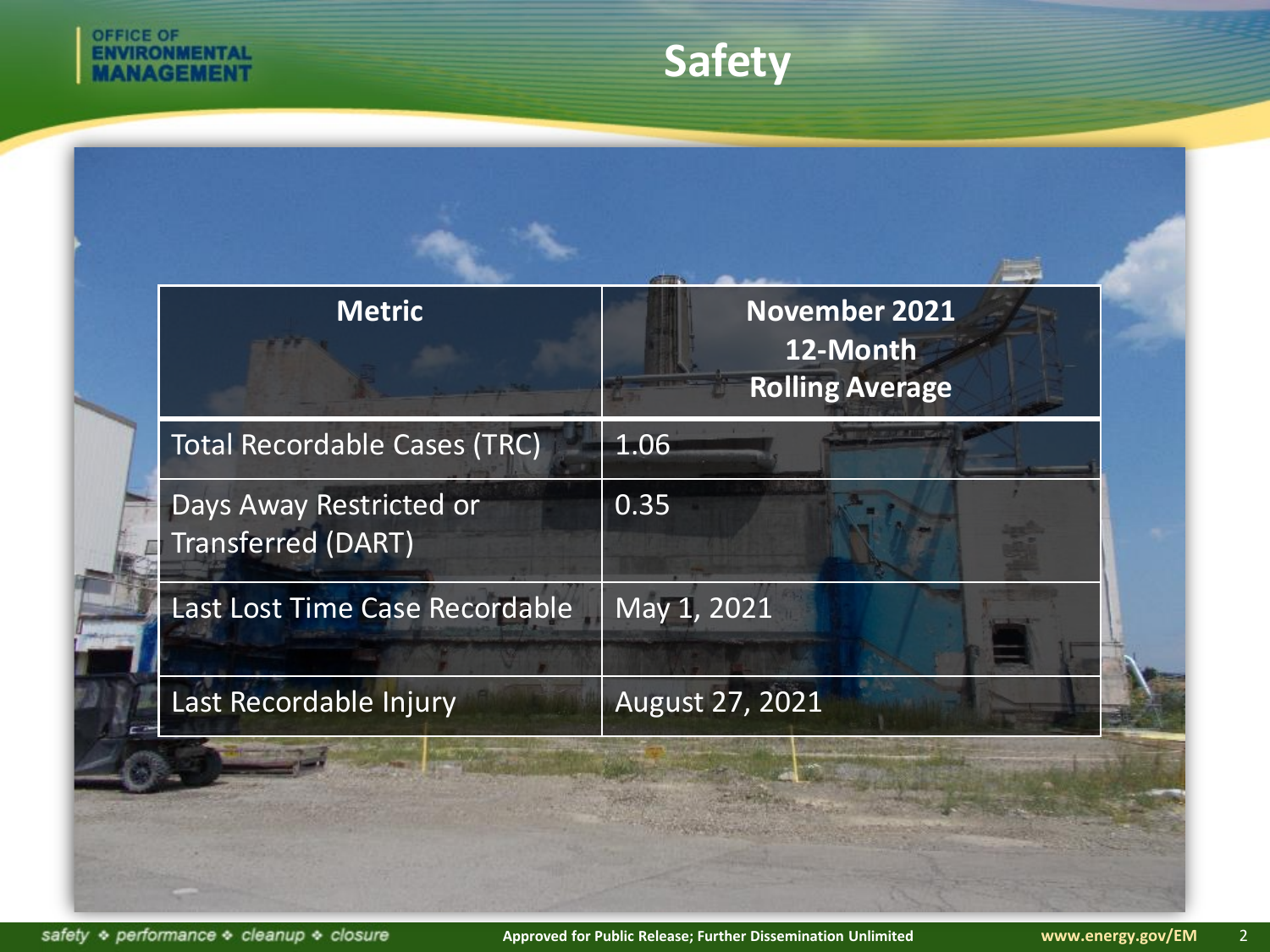## **COVID-19 Controls**

# **DEFICE OF**

- September 9, 2021 The President announced his Executive Order on COVID safety measures for Federal Contractors, which was published in the Federal Register on September 14, 2021
- September 24, 2021 The Safer Federal Workforce Task Force issued "COVID-19 Workplace Safety Guidance for Federal Contractors and Subcontractors"
	- Required "covered contractor employees" to be fully vaccinated no later than December 8, 2021
- On October 5, 2021 CHBWV implemented a requirement for all its workforce to be fully vaccinated against COVID-19
	- October 6 Conducted all-hands meetings with employees to answer questions/concerns, while following COVID safety protocols



**All-employee briefing on vaccinations**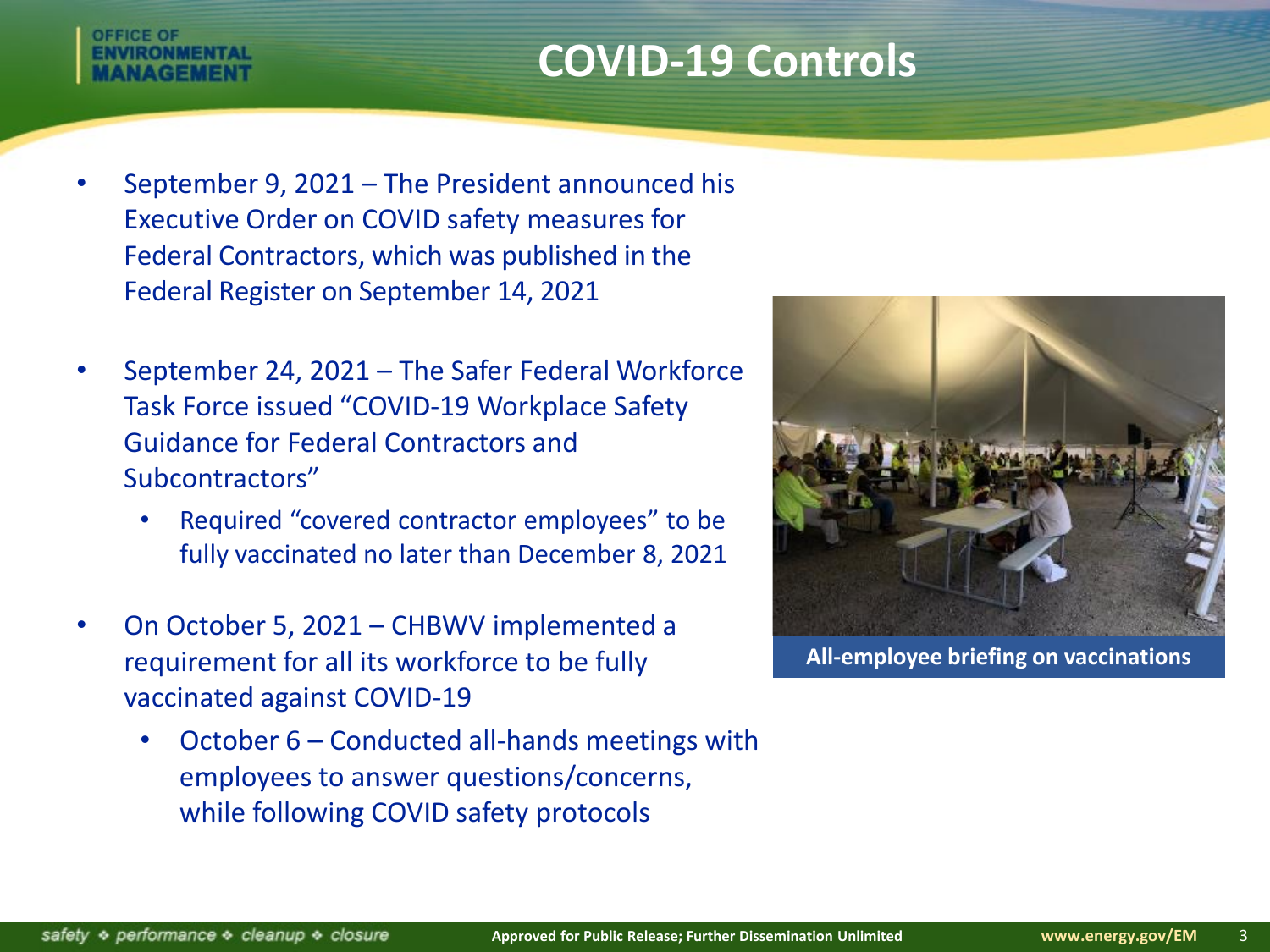## **Main Plant Deactivation**

# *DEFICE OF*

- **General Purpose Cell (GPC)/GPC Crane Room (GCR)/GCR Extension (GCRE)/General Operating Aisle (GOA)** – All deactivation and grouting activities have been completed
- **Chemical Process Cell (CPC)**  All decontamination activities are complete
- **Product Purification Cell (PPC)** Continued aggressive decontamination on the south and north walls of the cell (~798 square feet completed to date) and performed weekly radiological surveys and fixative application



**PPC-S wall 'scabbled' after using Nitrocision (November 2021)**



**PPC-S wall 'scabbled' after using Nitrocision (November 2021)**

**Scabble** - Decontamination by removing 1/8" of the surface (debris is safely collected in a vacuum system for disposal)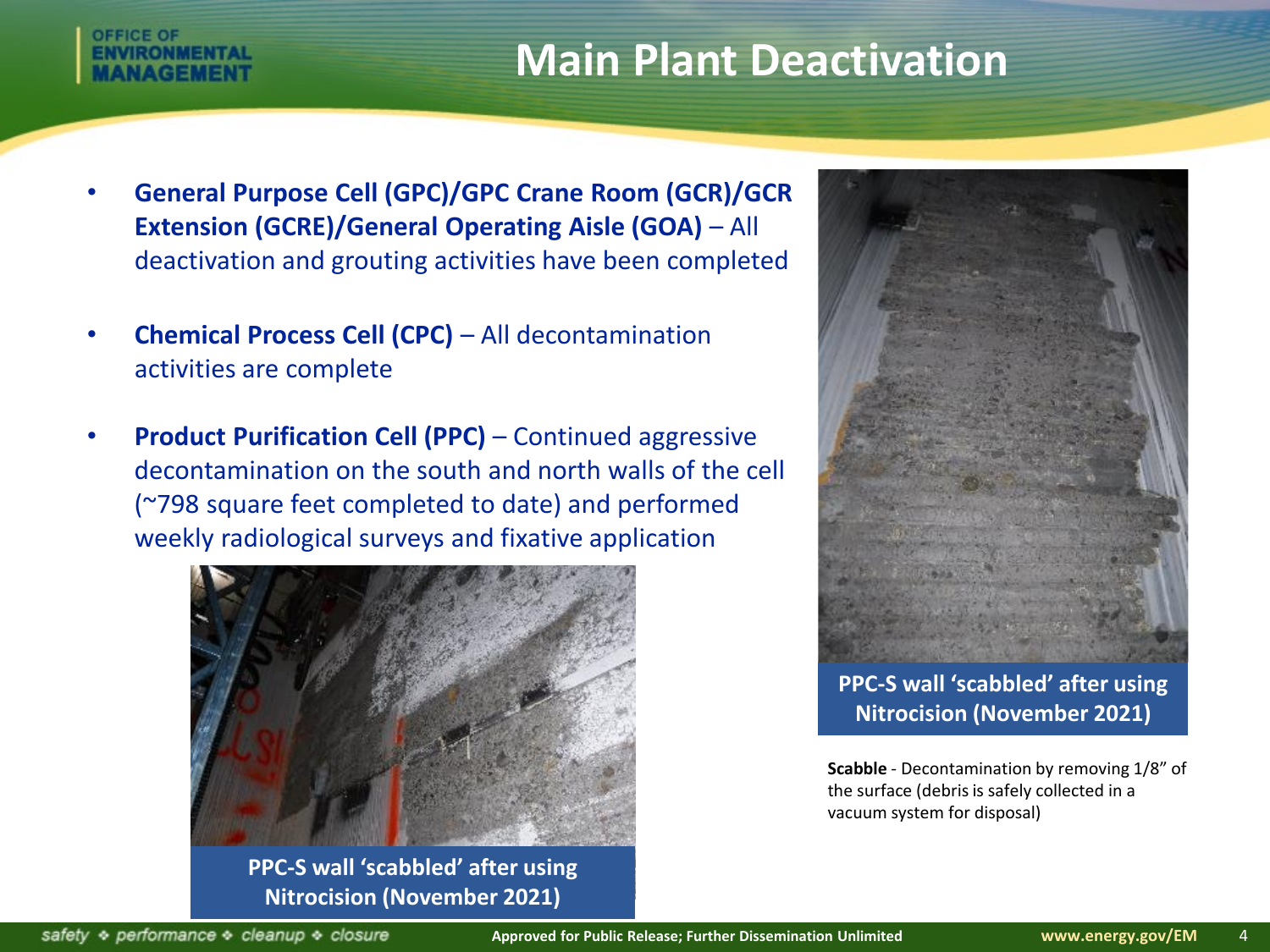# **DEFICE OF**

## **Main Plant Deactivation**

- **Ventilation Wash Room (VWR)** Continued diamond wire cutting and removal of vent duct (10 of 28 cuts complete; 6 of 19 sections of duct removed)
- **Acid Recovery Cell (ARC)/Off-Gas Aisle (OGA)**  Continue preparations for curtain containment installation



**(Left) View of the vent duct after being cut with a diamond wire saw and (Right) duct sections to be cut**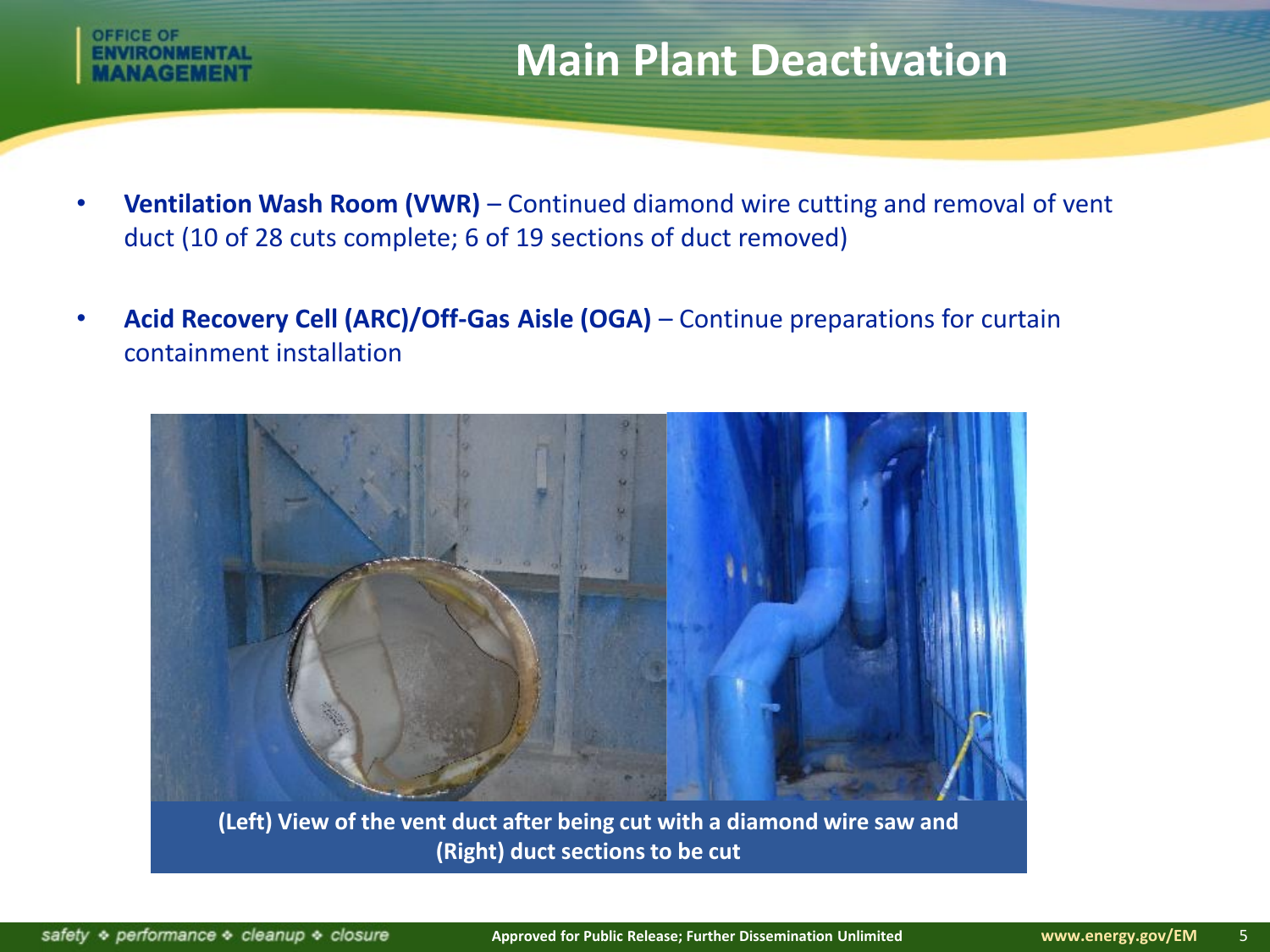## **Demolition of Ancillary Support Structures**

• **Load-In/Load-Out Facility** – Demolition started on November 9, 2021 **Vitrification** 

**OFFICE OF** 

**ENVIRONMENTAL VAGEMENT** 





**Load-In Facility demolition**



*\*Ancillary support structures surround the Main Plant (six of seven structures have already been demolished)*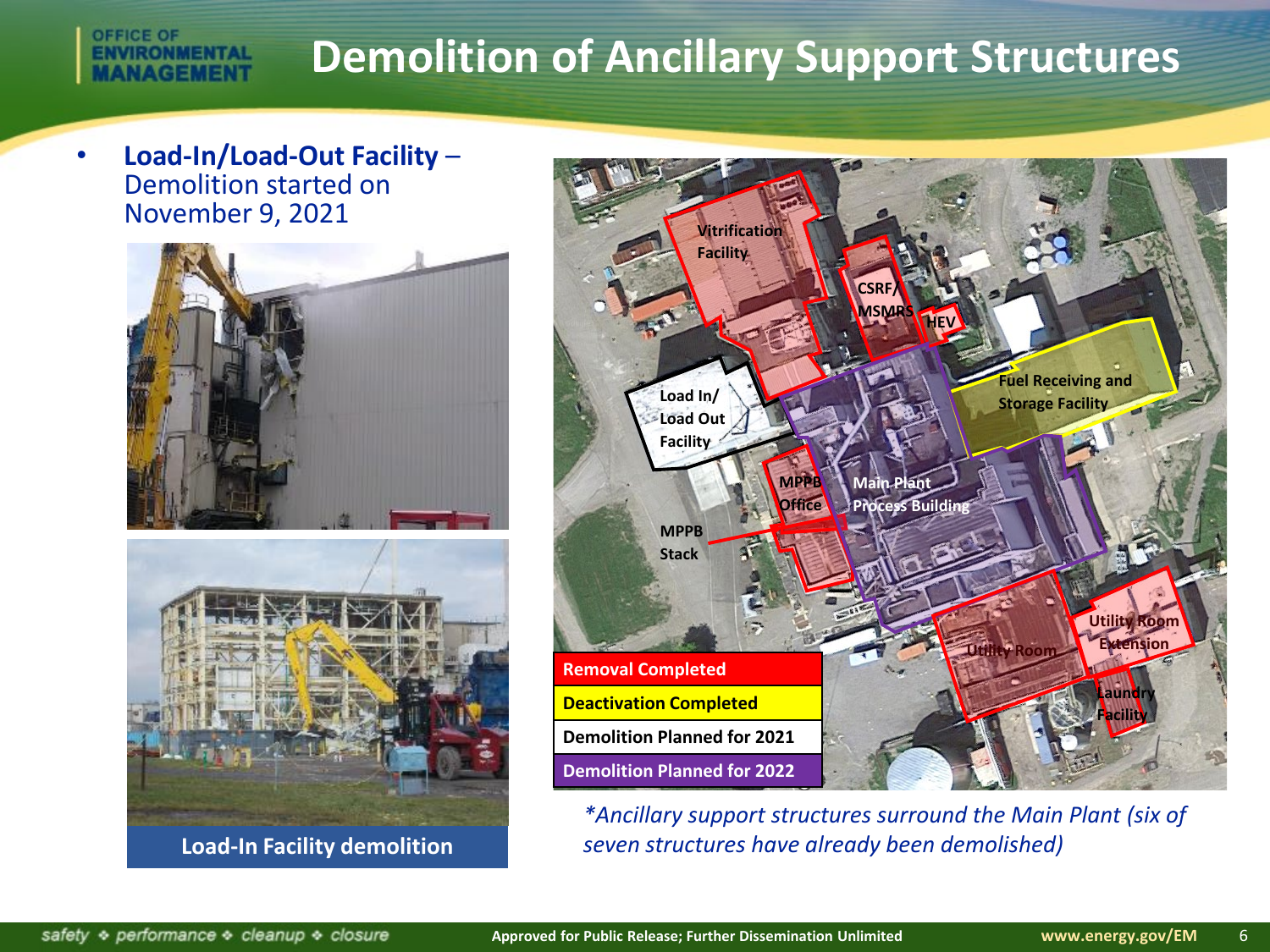### **Main Plant Demolition Preparations**

- **Water Management System**  Continuing to finalize testing and training, and working any actions discovered during testing
- **10-Plex Office Complex**  Installed insulation and heat trace on water lines; and continue installing the portable ventilation unit duct for asbestoscontaining material shower area
- **\*Drum Cell Modifications**  New roll-up door has been installed; and crews are pouring the concrete floor



**New concrete floor inside Drum Cell**

*\*Will be used for preparing intermodals during Main Plant demolition*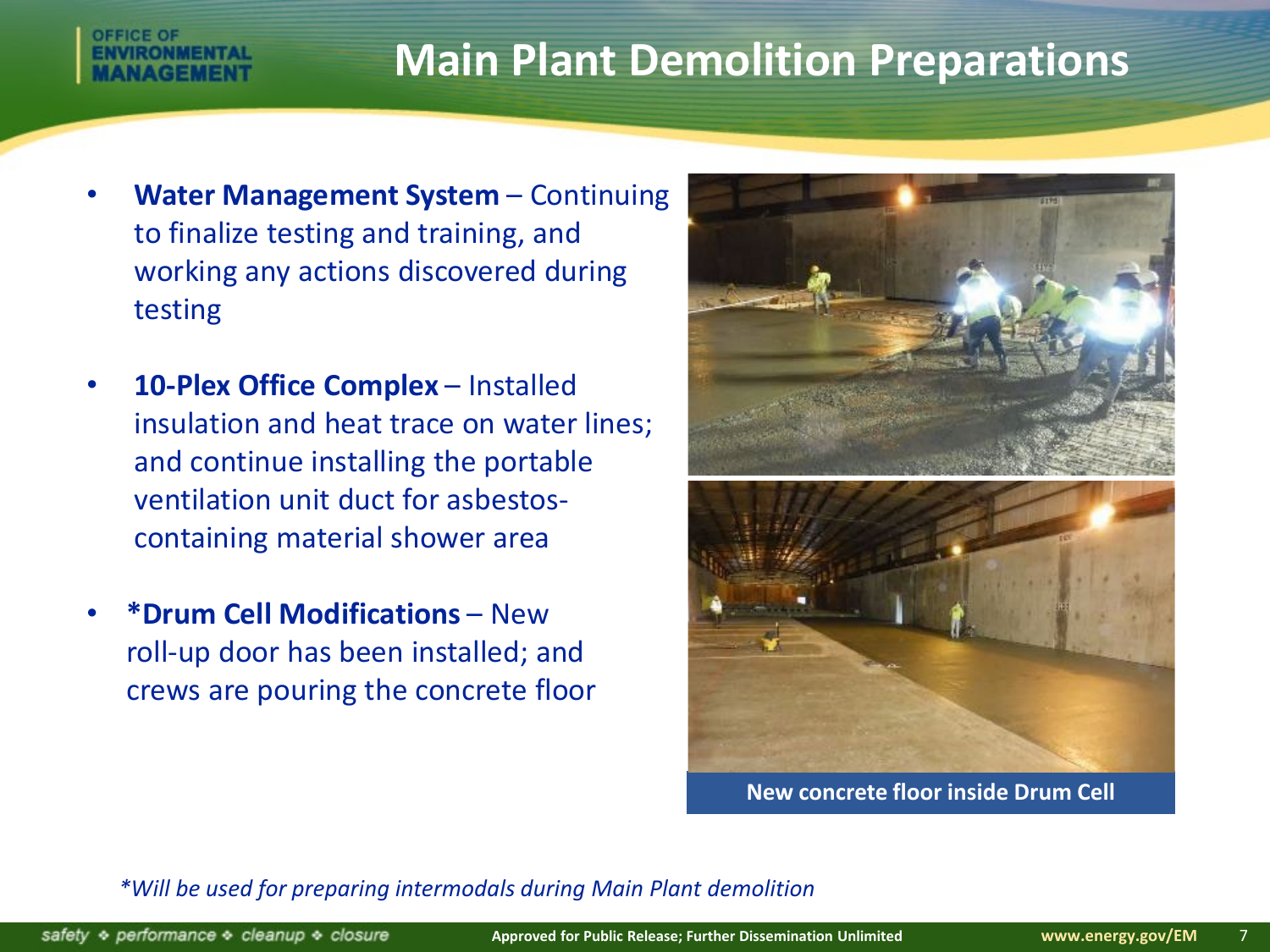## **Balance of Site Facilities and Infrastructure**

#### • **Permeable Treatment Wall (PTW) Activities**

- Continued preparing and filling intermodals (IMs) of soil and debris
- As of November 30, 2021:
	- Filled and characterized 270 (soil) and 93 (debris) IMs
	- Shipped 363 IMs to Energy*Solutions* on 62 rail cars
	- Received and prepared 231 empty IMs





**PTW soil and structure removal project**



safety & performance & cleanup & closure

**DEFICE OF**